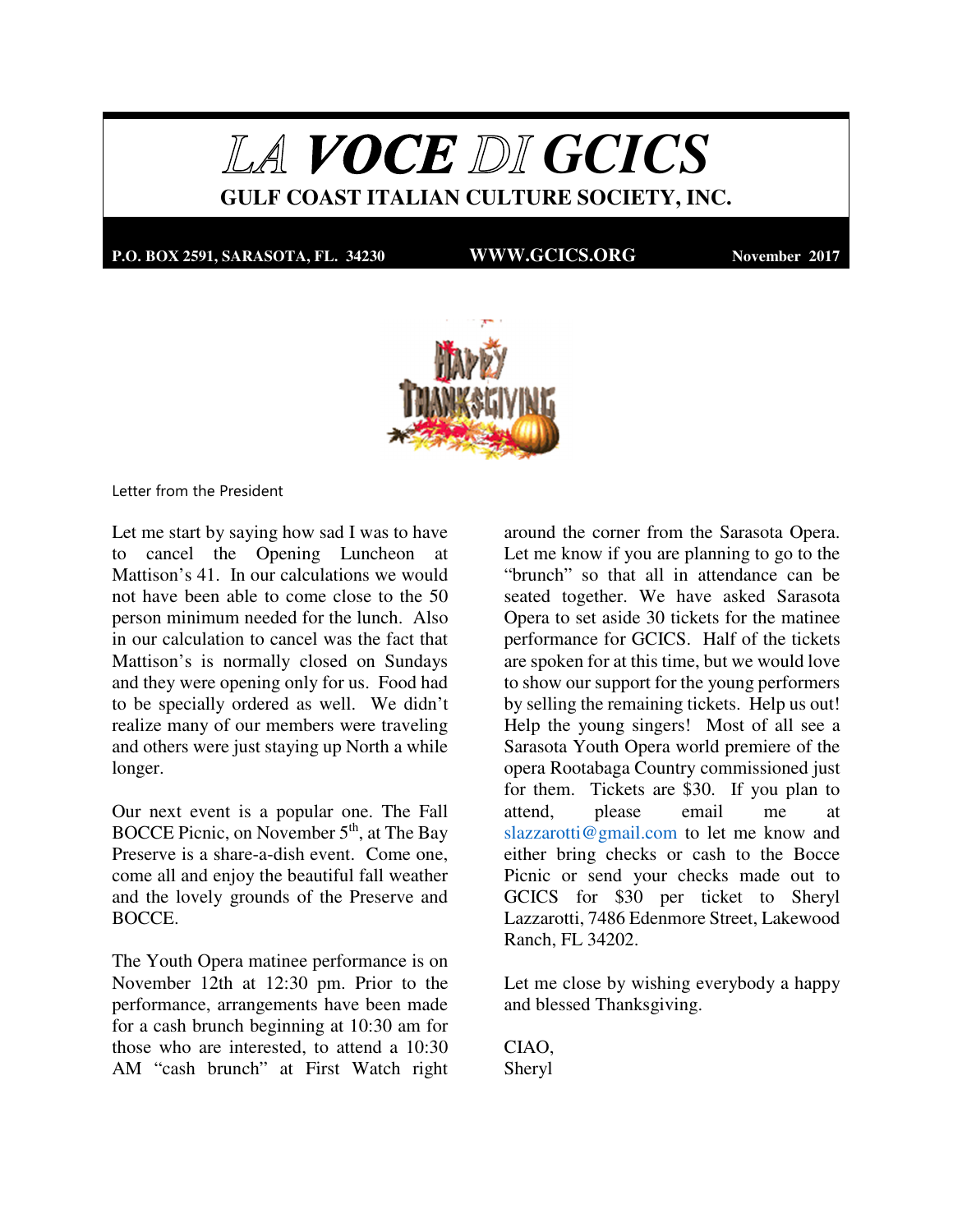## *BRUNCH & SARASOTA YOUTH OPERA PERFORMANCE*



As a member of GCICS, you have faithfully supported the Sarasota Youth Opera over the years through your scholarship donations. The Board felt it would be delightful to support the Youth Opera by attending its Fall 2017 performance. Rootabaga Country is based on Carl Sandburg's 1922 *Rootabaga Stories.* The opera has a message of tolerance and inclusiveness in a cultural climate where the simple act of growing up is more confusing than ever before.

| Event:            | Brunch & Sarasota Youth Opera Performance                                                                                                  |  |
|-------------------|--------------------------------------------------------------------------------------------------------------------------------------------|--|
| Performance:      | Rootabaga Country (World Premiere)                                                                                                         |  |
| Date:             | <b>Sunday Nov 12, 2017</b>                                                                                                                 |  |
| Time:             | Brunch: 10:30-12:00 noon; Performance: 12:30 pm                                                                                            |  |
| Location:         | Brunch: First Watch; Performance: Sarasota Opera House, 61 N.<br>Pineapple Ave., Sarasota, FL.                                             |  |
| Cost:             | Brunch: dependent on what you order; Performance: \$30                                                                                     |  |
| Seats:            | We have reserved 2 blocks of seats for a total of 30 seats; to secure the order, a<br>non-refundable deposit was required.                 |  |
| <b>Deadline:</b>  | We need your reservation by Nov 7, 2017 at the latest.                                                                                     |  |
| POC:              | Send check made payable to GCICS to Sheryl Lazzarotti,<br>7486 Edenmore St., Lakewood Ranch, FL 34202                                      |  |
| <b>Brunch:</b>    | Please include a note with check if you plan to attend the brunch. We must<br>reserve space at the restaurant so that we all sit together. |  |
| <b>Questions:</b> | Contact Sheryl Lazzarotti, GCICS President, 908-803-4400                                                                                   |  |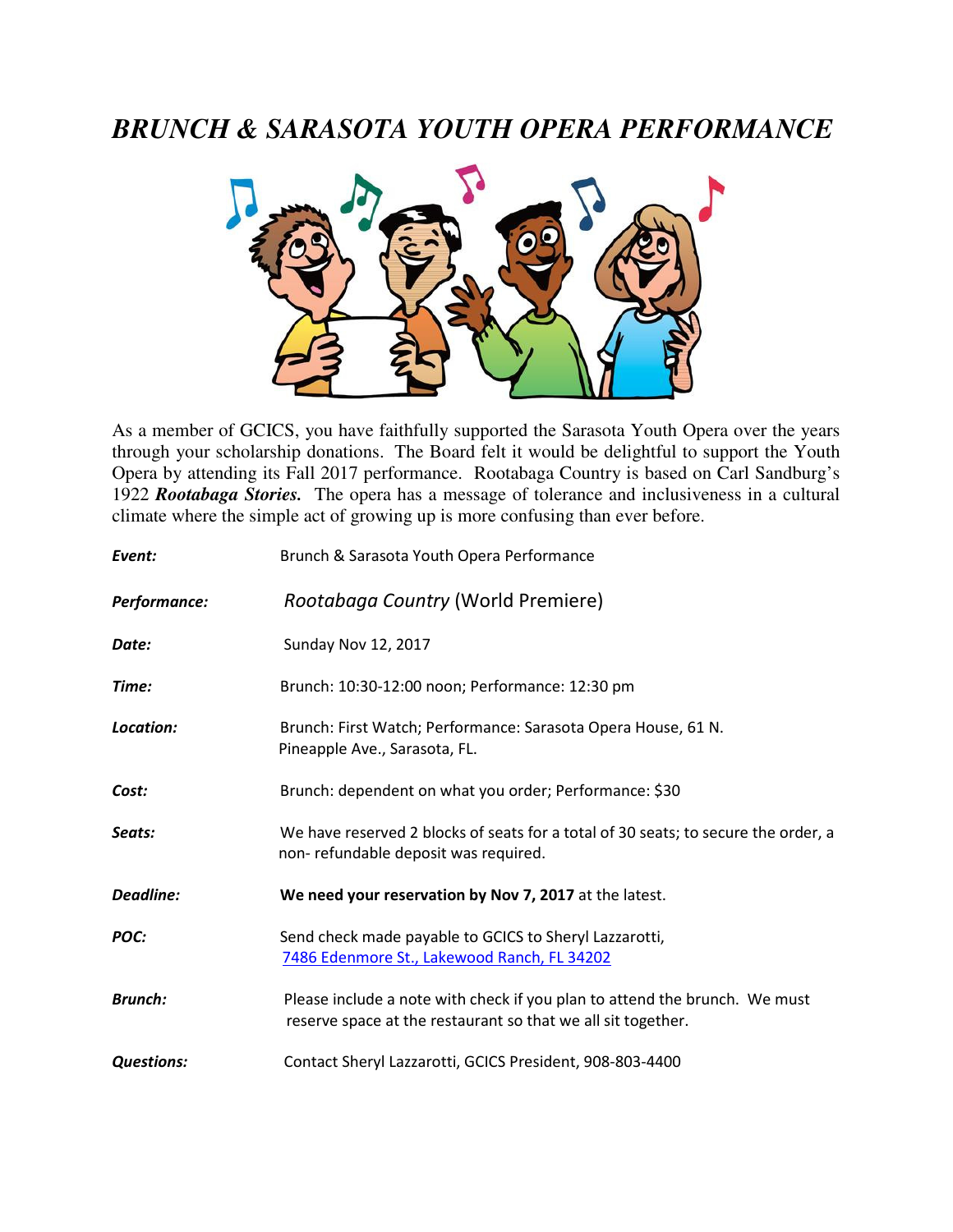# Bocce Corner



Fall is here and members are returning from their time away in cooler climates. It is now time to get back with your friends at GCICS. Our Fall bocce picnic is planned. Come join us Sunday Nov. 5 at the bocce court and pavilion at the Bay Preserve grounds in Osprey. The Foundation is having a function the day before and will leave tables there for our use on Sunday. The picnic held in spring was enjoyed by all and it was suggested that we keep the same format. The Club will provide paper goods and coffee. You are asked to bring a chair, your beverage (remember that alcohol is permitted), your main course and a food item to share [appetizer, dessert, pasta dish, or salad]. It seems to work out fine without trying to assign items. Obviously after talking with friends you will not want to bring similar items! Last spring, there was a group who worked together to provide their main course item for their whole table, as well as their dishes to share. It was really successful! Perhaps you can try to work something out with your friends.

A big thanks to Jerry Hall who maintained the court over the summer, allowing members to play when the weather permitted. Members continue to gather to play bocce [weather permitting] each Sunday from approximately 2-4. Previous experience is not necessary. Just come with a friendly smile and be ready for fun and conversation. PLEASE JOIN US!

Tom Hurban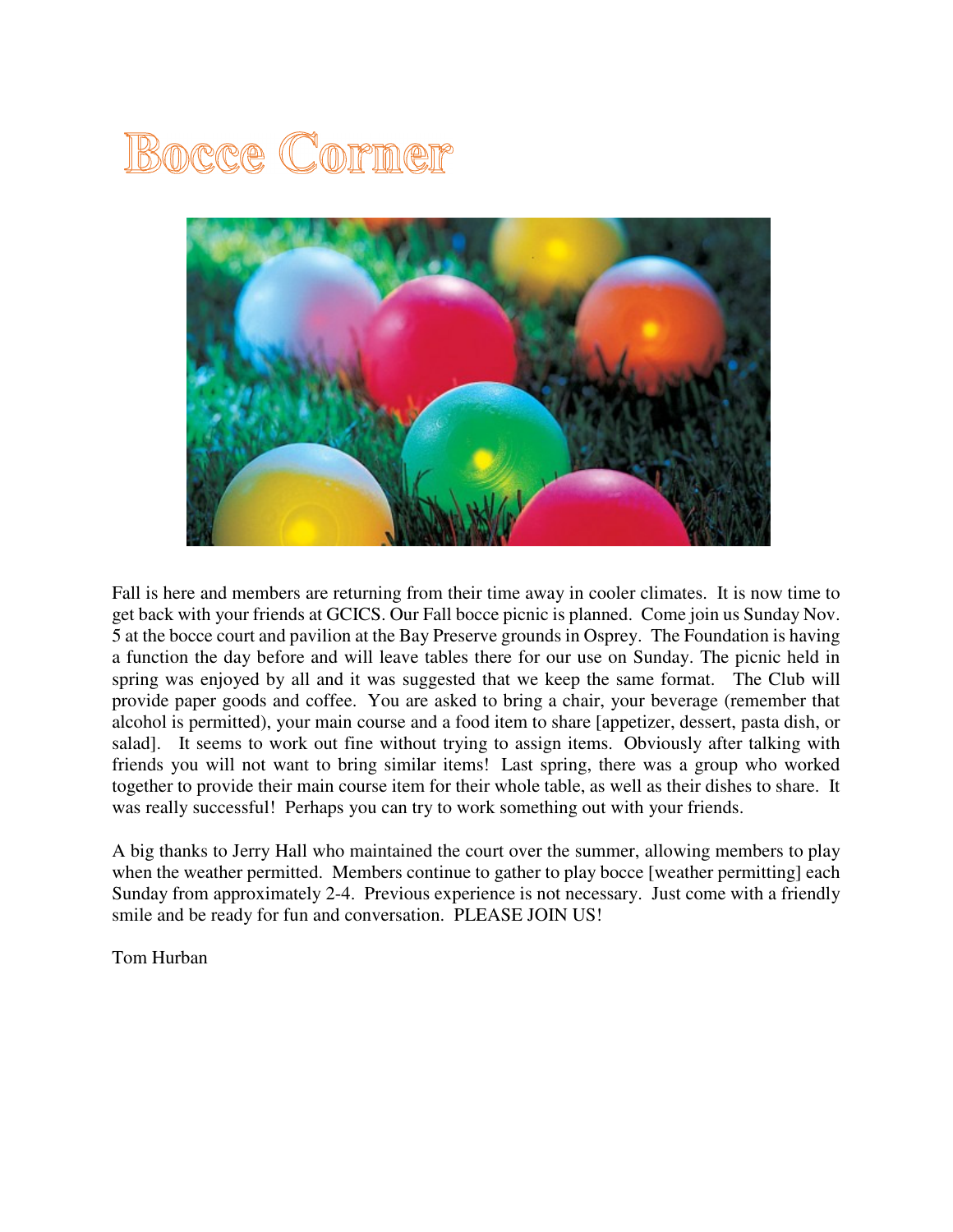### Holiday Party Fundraiser



Once again, the Holiday Party will be a "bring a dish event" where members will bring a bottle of wine and a dish. It will be a fundraiser for the scholarship fund. It will be at the Lakewood Ranch residence of Mary Rinaldi and her husband Jack Norman. The type of dish that you will bring will be according to the first letter of your last name. Here are the categories that we will follow:

- A D: Appetizer
- $E K$ : Vegetable dish (hot or cold; including salad)
- L P: Main Course
- R Z: Dessert

The host and hostess of this event will provide ham as a main dish. Also, Mary and Jack will fund the cost of the live band for the entertainment of all party-goers.

| DATE:           | Sunday, December 10, 2017                                      |
|-----------------|----------------------------------------------------------------|
| TIME:           | $5:30 - 9:30 \text{ PM}$                                       |
| PLACE:          | 13982 Siena Loop, Lakewood Ranch, FL., 34202 (Phone: 907-9056) |
| COST:           | \$25 per person                                                |
| <b>RESERVE:</b> | Make checks payable to GCICS Scholarship Fund and mail to:     |
|                 | Mary Rinaldi, 13982 Siena Loop, Lakewood Ranch, FL., 34202     |

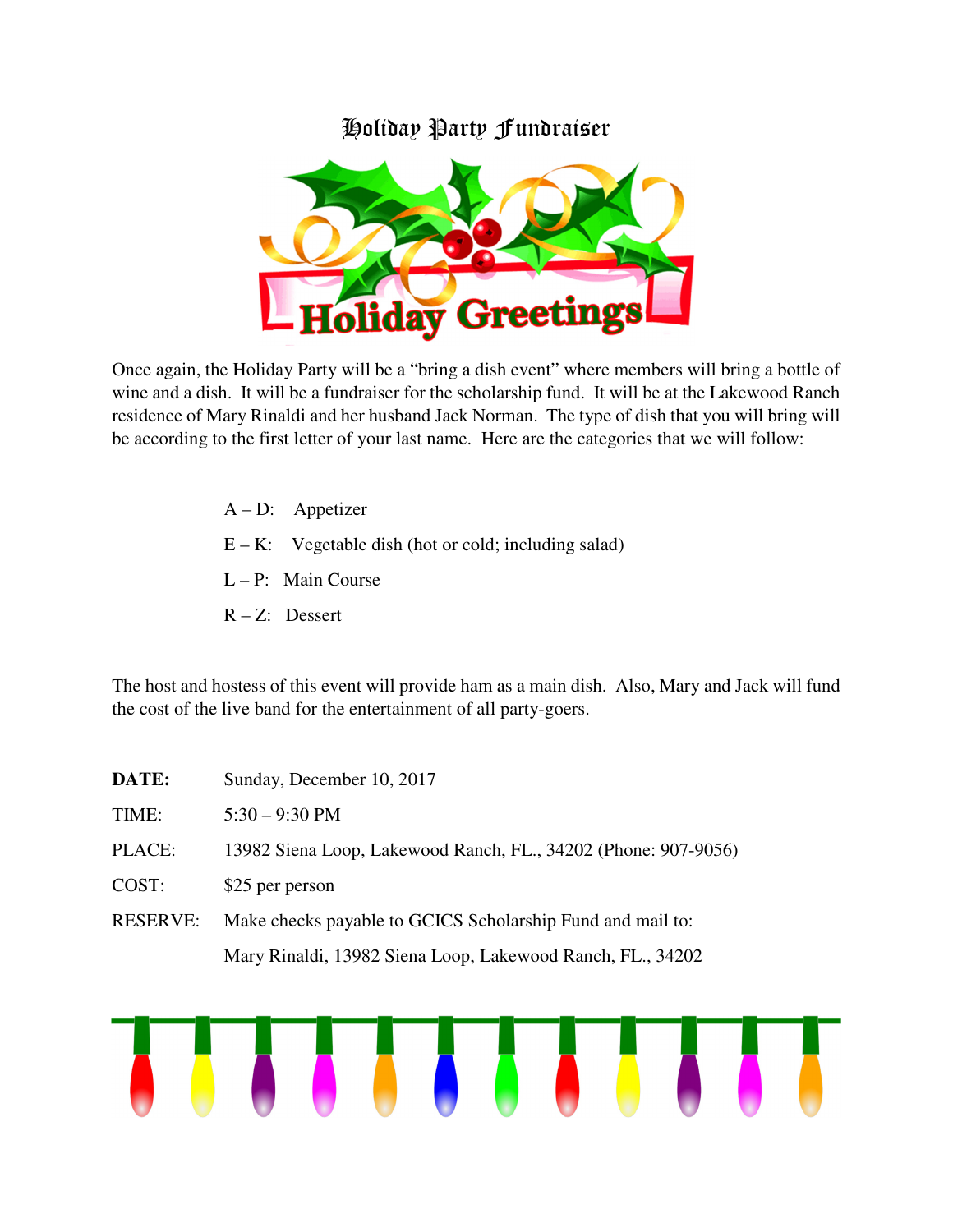

Due to scheduling problems the following two events have date changes. Please mark your calendars accordingly.

- 1) Annual Meeting/Lunch/Town Hall/Film event has been changed from 1/12/18 to 1/8/18.
- 2) Annual Bocce Tournament

Our annual Bocce tournament between GCICS and the CIAO Cascades Italian Club will be played this year on February 3, 2018; mark your calendars! (This is an unforeseen change of previously scheduled date). We will be trying to reclaim the traveling trophy back from CIAO who won it last year! So start practicing now!!

As always, the games will be followed with food, drink, dancing and merriment! More information and sign up procedure will be in future newsletters!



Currently GCICS has three vacancies on the Board of Directors. We need volunteers to fill these positions. If you would like to nominate somebody or run yourself, please contact Sheryl Lazzarotti at 908-803-4400.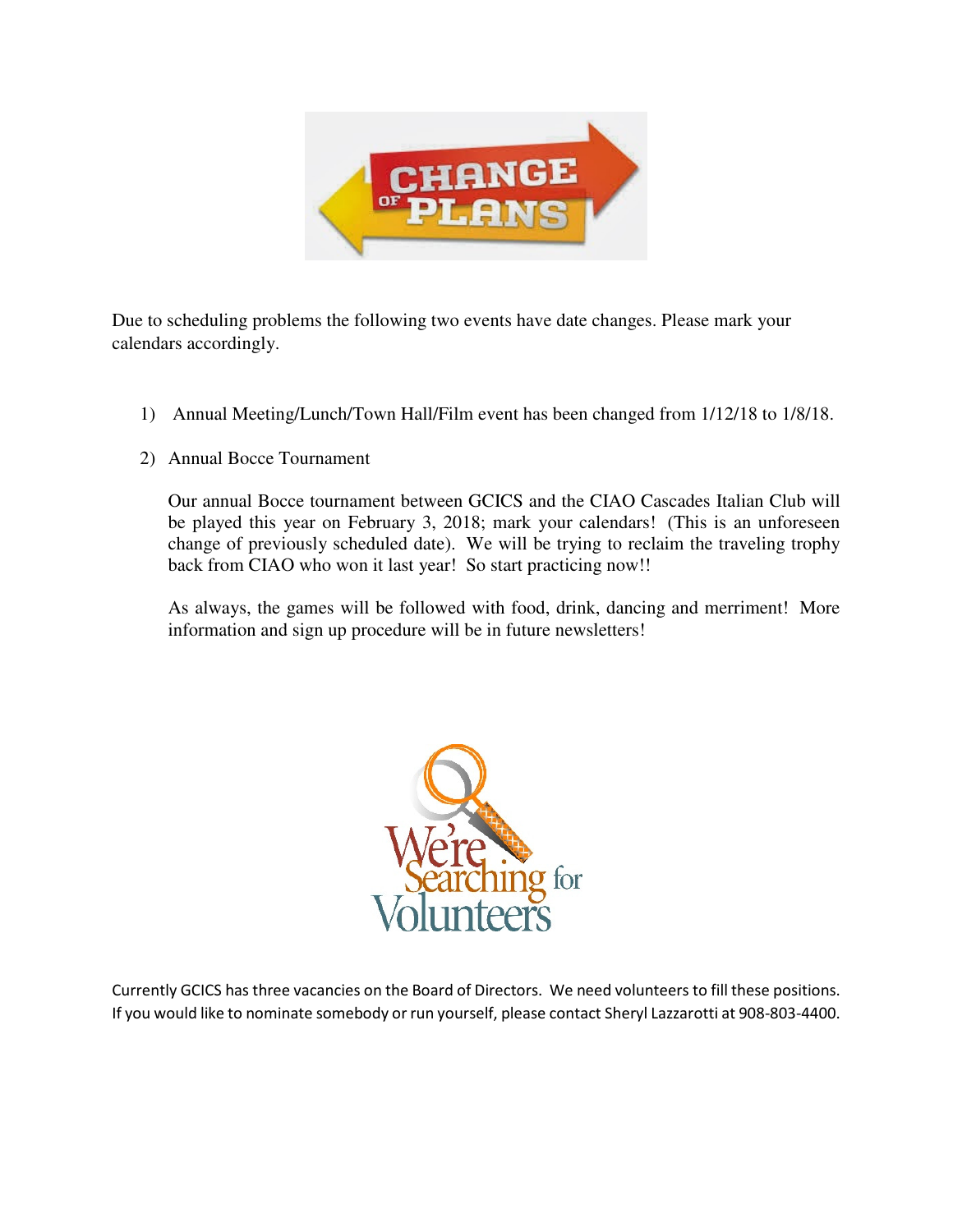## ITALIAN CONVERSATION CLASSES & HAPPY HOURS



The GCICS Board of Directors is pleased to announce the continuation of Italian Classes on Monday afternoons at the home of the instructor and his wife, Silvio & Pamela Parodi. There is no cost for the classes. It is followed by an **optional** Happy Hour. Details on both activities follow.

#### *Basic Italian Classes*

| Date/Time:              | Every Monday at 1:00 pm for 1 hr.                                                     |  |  |
|-------------------------|---------------------------------------------------------------------------------------|--|--|
| Class Content:          | Basic grammar, speaking and comprehension.                                            |  |  |
| Instructor:             | Pamela (Pam) Parodi                                                                   |  |  |
| Location                | : The Parodi home: 4081 Prairie View Dr., N, Sarasota, FL 34232 (located off McIntosh |  |  |
| south of Fruitville Rd) |                                                                                       |  |  |
| Cost:                   | Free with membership in GCICS                                                         |  |  |
| Questions:              | E-mail Pamela Parodi: chez.parodi@verizon.net                                         |  |  |

#### *Italian Conversation Classes*

Date/Time: Every Monday at 2:00 pm for 1.5 hours Instructor: Silvio Parodi Location: The Parodi home: 4081 Prairie View Dr., N, Sarasota, FL 34232 (located off McIntosh south of Fruitville Rd) Cost: Free with membership in GCICS Questions: E-mail Carol Hall: CZHALLS@verizon.net



#### *Happy Hours*

Date/Time: Every Monday at 4:30 pm (up to 2 hours) Location: Varies from north of Sarasota to downtown to south of Sarasota and east. Note: Linda Mercurio "scouts" restaurants to identify good Happy Hour locations and then reserves for the group.